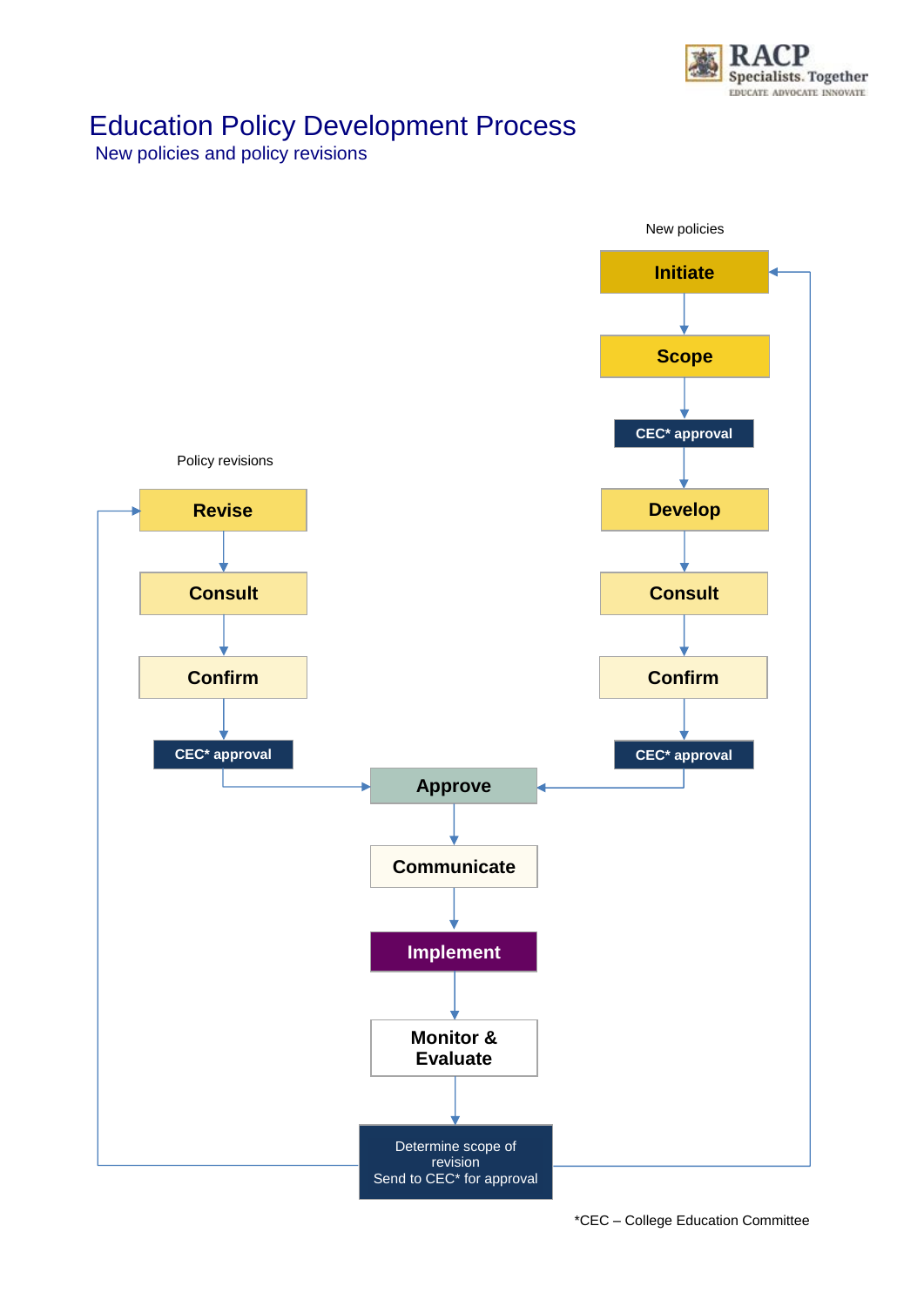

## Education Policy Development Process

## New policies